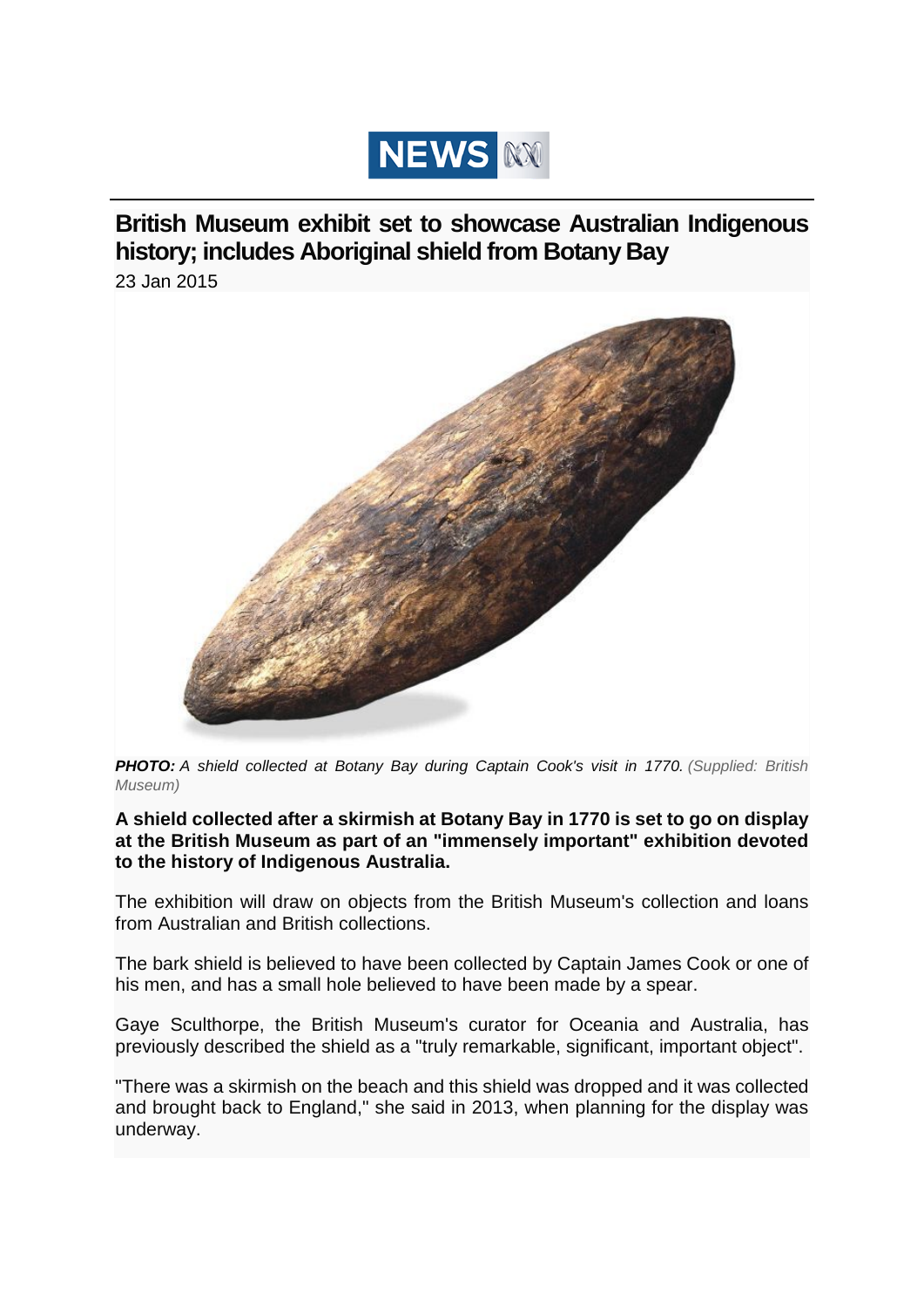Objects from the early days in Sydney are particularly significant because very few are left after fire destroyed the Australian Museum's collection in 1882.



*PHOTO: Yumari by Uta Uta Tjangala (c. 1926–1990) of the Pintupi people*.

The exhibition also includes the masterpiece Yumari*,* a design which now features on the watermark of current Australian passports, along with a protest placard from the Aboriginal Tent Embassy established in 1972, contemporary paintings and speciallycommissioned artworks from leading Indigenous artists.

The exhibition is expected to bring these artefacts to a wide audience - the British Museum welcomes over 6 million visitors a year, similar to the total number of overseas visitors to Australia.

"The objects displayed in this exhibition are immensely important," the museum said in a statement.

"The British Museum's collection contains some of the earliest objects collected from Aboriginal people and Torres Strait Islanders through early naval voyages, colonists, and missionaries dating as far back as 1770.

"Many were collected at a time before museums were established in Australia and they represent tangible evidence of some of the earliest moments of contact between Aboriginal people, Torres Strait Islanders and the British."